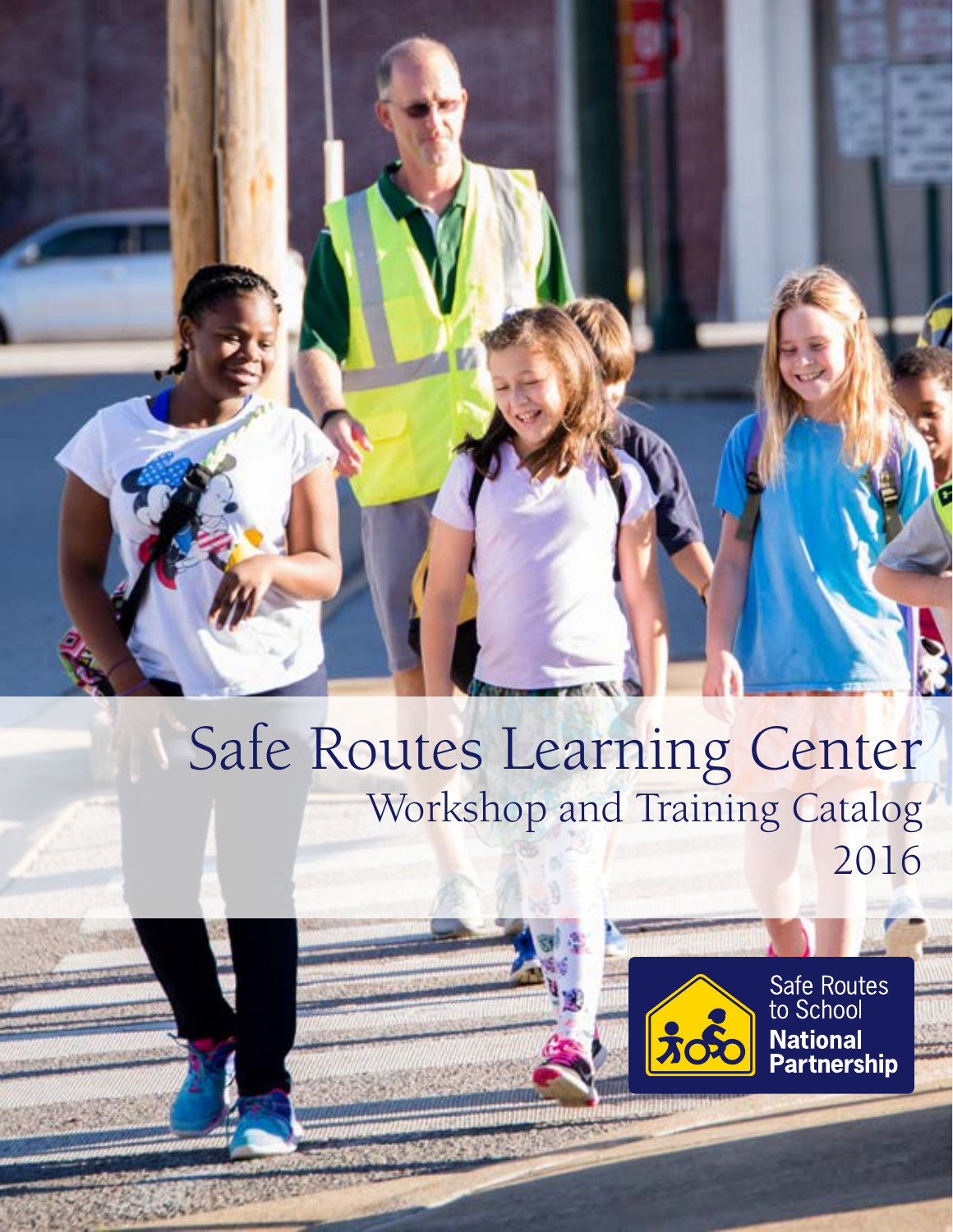

The National Partnership works with local communities to share our expertise through tailored training and education. Our workshops and trainings cover Safe Routes to School and active transportation policy and programming, shared use, funding sustainable transportation, and community engagement and coalition development.

#### **About the Safe Routes Learning Center**

As part of our Safe Routes Learning Center we offer webinars, in-person workshops, and educational presentations. Safe Routes Learning Center workshops and trainings are provided by the National Partnership's Technical Assistance Team. Our instructors and facilitators have experience with a wide array of Safe Routes to School programmatic and policy scenarios, from the challenges of rural communities to making a difference in underserved neighborhoods, and include national experts who are experienced with the challenges of making change on the local level.

#### **How to Schedule a Workshop or Training**

To learn more about Safe Routes Learning Center, explore pricing, or schedule a workshop or training, contact Michelle Lieberman at michelle  $\omega$ [saferoutespartnership.org](mailto:michelle%40saferoutespartnership.org?subject=).

#### **Workshops and Trainings are Fully Customizable**

Safe Routes Learning Center workshops and trainings are customizable to fit the needs of your community or organization. Workshops and trainings can be online or in-person and range in length from an hour to a full day. Many of the workshops in this catalog can be combined to cover a broad range of topics or delve into specific issues. The workshops can also be customized to suit your audience so whether you're just getting started or you're looking to build more in-depth knowledge on a specific topic, the training is relevant.

#### **About the National Partnership**

The Safe Routes to School National Partnership is a nonprofit organization that improves the quality of life for kids and communities by promoting active, healthy lifestyles and safe infrastructure that supports bicycling and walking.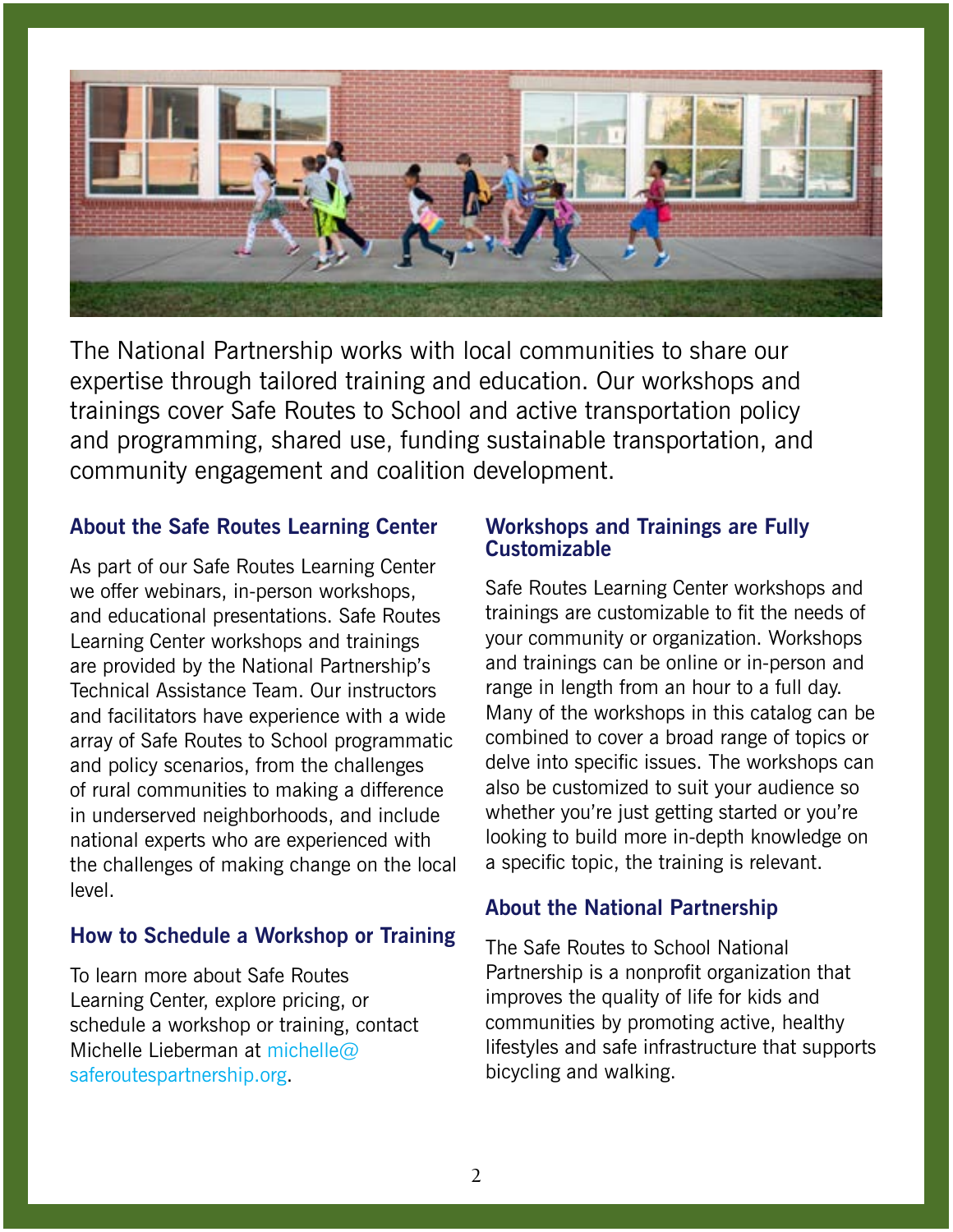# Course Listing

| Safe Routes to School and Policy 101: Why and How to Develop Policies |  |
|-----------------------------------------------------------------------|--|
|                                                                       |  |
|                                                                       |  |
|                                                                       |  |
|                                                                       |  |
|                                                                       |  |
|                                                                       |  |
|                                                                       |  |
|                                                                       |  |
|                                                                       |  |
|                                                                       |  |
|                                                                       |  |
|                                                                       |  |
|                                                                       |  |
|                                                                       |  |
|                                                                       |  |
|                                                                       |  |
|                                                                       |  |
|                                                                       |  |
| Getting to Know Your Local Government: Who is Responsible for         |  |
|                                                                       |  |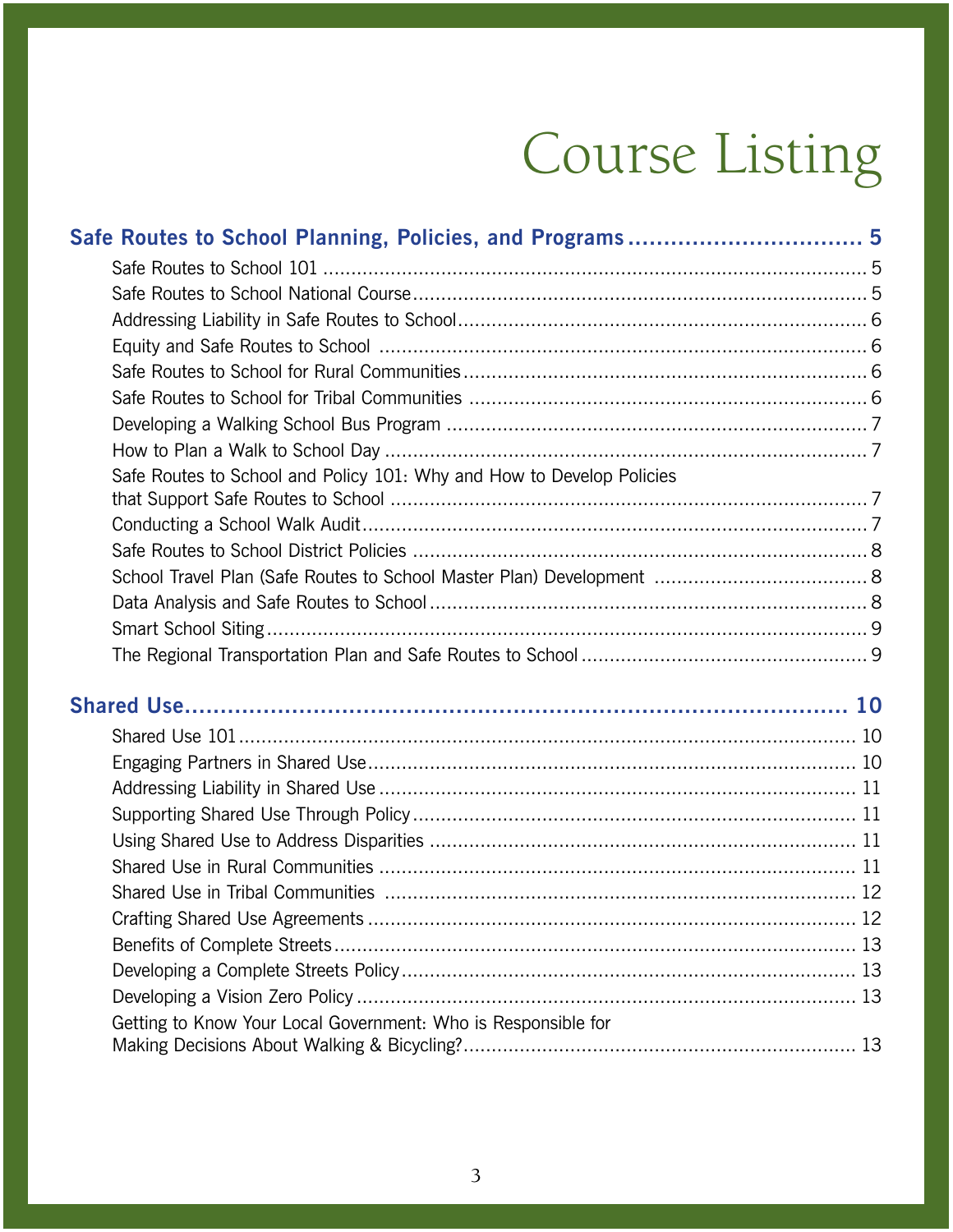# Course Listing

| Active Transportation Planning, Policies, and Programs 13                            |  |
|--------------------------------------------------------------------------------------|--|
| Creating an Active Transportation Plan/Bicycle Master Plan/Pedestrian Master Plan 14 |  |
|                                                                                      |  |
|                                                                                      |  |
|                                                                                      |  |
|                                                                                      |  |
|                                                                                      |  |
|                                                                                      |  |
|                                                                                      |  |
|                                                                                      |  |
|                                                                                      |  |
|                                                                                      |  |
|                                                                                      |  |
| Community Engagement and Coalition Development  18                                   |  |
|                                                                                      |  |
|                                                                                      |  |
|                                                                                      |  |
|                                                                                      |  |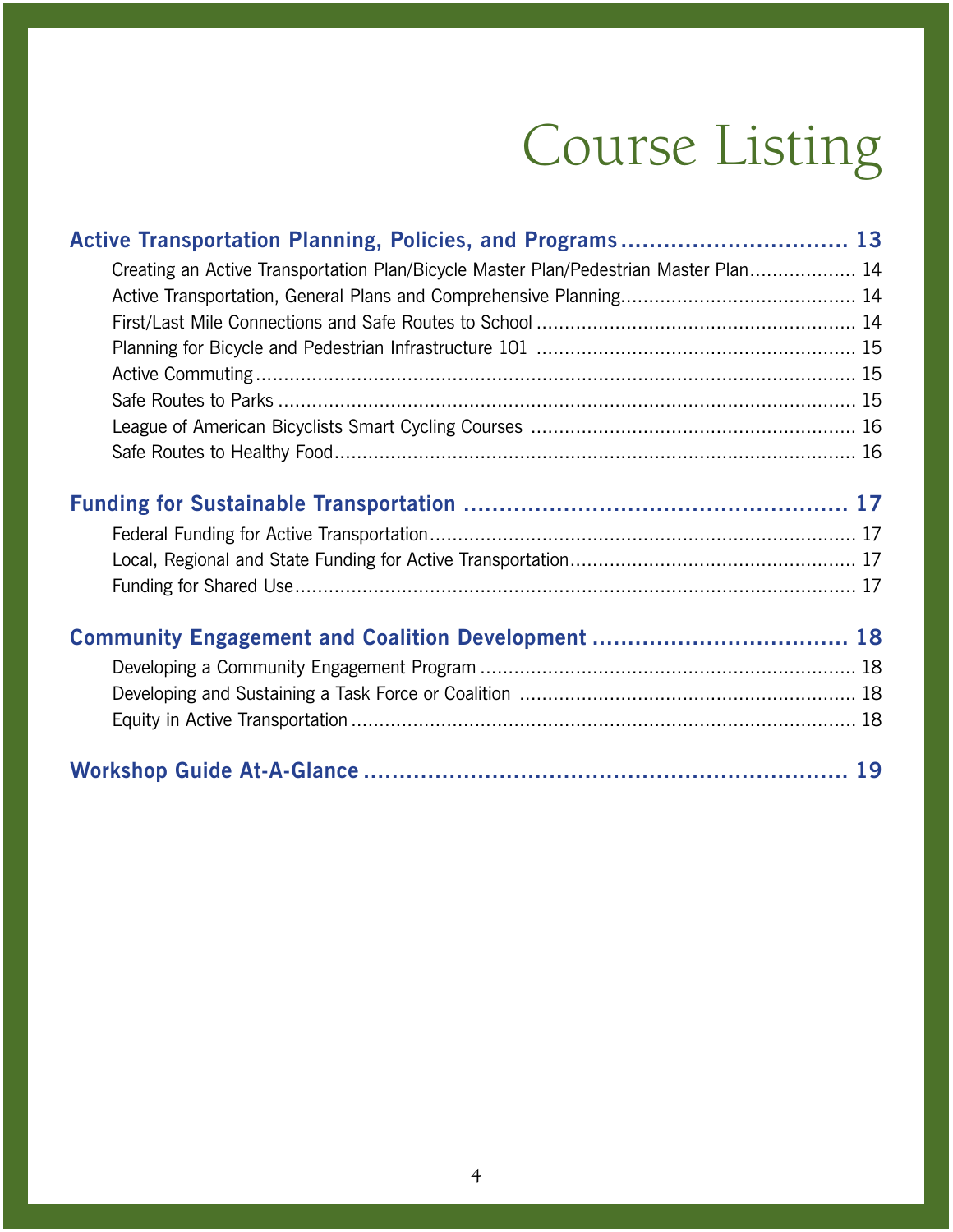<span id="page-4-0"></span>

## Safe Routes to School Planning, Policies, and Programs

#### **Safe Routes to School 101**

Experience Level: Beginner Format: In-person, web Length: 1-2 hours

For communities that are just getting started or are interested in supporting safe walking and bicycling for youth, this workshop provides an introduction to Safe Routes to School. The workshop includes an overview of the benefits of Safe Routes to School, introduction to the 6 E's (engineering, education, encouragement, enforcement, evaluation, and equity) of Safe Routes to School, and discussion of initial steps you can take to build a successful Safe Routes to School Program.

#### Great to combine with:

• Equity and Safe Routes to School

#### **Safe Routes to School National Course**

Experience Level: Beginner Format: In-person Length: Full day

The Safe Routes to School National Course provides a comprehensive overview of the need for Safe Routes to School and the strategies available to both improve conditions for walking and bicycling to school and to encourage more participation in these activities. This one-day course was developed through a partnership of funding from the Federal Highway Administration, the National Highway Traffic Safety Administration, the Centers for Disease Control and Prevention and the Environmental Protection Agency.

Taught by two instructors who possess complementary expertise in infrastructure and non-infrastructure activities, the course aims to assist a broad audience of participants in initiating steps for a local or state-level approach to Safe Routes to School program development. Learn more about the Safe Routes to School National Course here: http://bit.ly/1mfXkxx.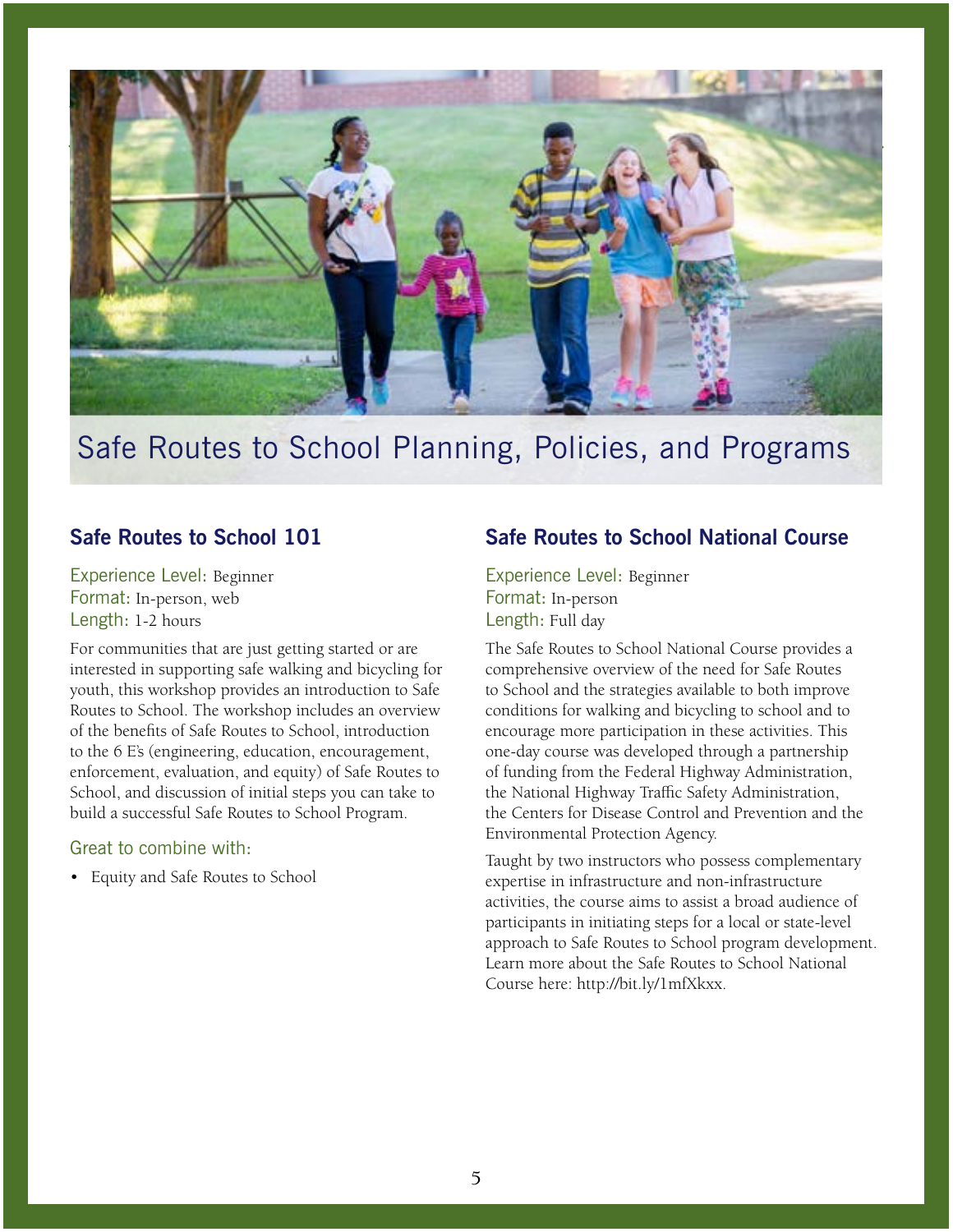<span id="page-5-0"></span>Safe Routes to School Planning, Policies and Programs

#### **Addressing Liability in Safe Routes to School**

Experience Level: Intermediate Format: In-person, web Length: 1-2 hours

Safe Routes to School and liability is sometimes a confusing topic. This workshop focuses on understanding and overcoming fear of liability. Instructors review basic liability concepts and then delve into the more detailed issues related to the implementation of specific programs such as walking school buses, bike trains and remote drop offs.

Note: Our experts discuss liability situations and provide general legal information, but do not give legal advice. For legal advice on a specific situation, we recommend that you consult an attorney who is licensed to practice law in your state.

#### **Equity and Safe Routes to School**

Experience Level: Beginner/Intermediate Format: In-person, web Length: 1-2 hours

The 6th E of Safe Routes to School, Equity, recognizes that different people have different barriers to living healthy, fulfilled lives. In order for communities to fully benefit from Safe Routes to School initiatives, equity should be a consideration throughout policy and program development. This workshop provides an overview of the different barriers that affect different groups, with particular attention to those faced by students with disabilities, low-income students, students of color, female students, LGBTQ students, students whose families speak a language other than English, and homeless students, and other demographic groups that have different challenges and needs when it comes to safely getting to and from school. Strategies to address barriers and ensure Safe Routes to School benefits all students will be discussed.

#### Great to Combine With:

• Safe Routes to School 101

#### **Safe Routes to School for Rural Communities**

Experience Level: Beginner Format: In-person, web Length: 1-2 hours, half day, full day

Safe Routes to School programs can succeed in rural areas. But ensuring that schoolchildren can get the benefits of walking and bicycling to school in rural communities requires wrestling with challenges and barriers that may be different than in other areas. This workshop provides an overview of the needs for and benefits of Safe Routes to School in rural areas, explores the challenges that may arise, spells out specific approaches that show promise, and showcases successful rural examples.

#### **Safe Routes to School for Tribal Communities**

Experience Level: Beginner Format: In-person, web Length: 1-2 hours, half day, full day

Active transportation and Safe Routes to School offer Native American communities significant opportunities. At the same time, they experience unique challenges to implementing infrastructure, programmatic, and policy changes to support active transportation. This workshop provides an introduction to Safe Routes to School and active transportation for tribal communities. The course will highlight how Safe Routes to School and active transportation can provide opportunities for increased daily physical activity and describe different strategies that tribes have used to improve conditions and provide support for walking and bicycling.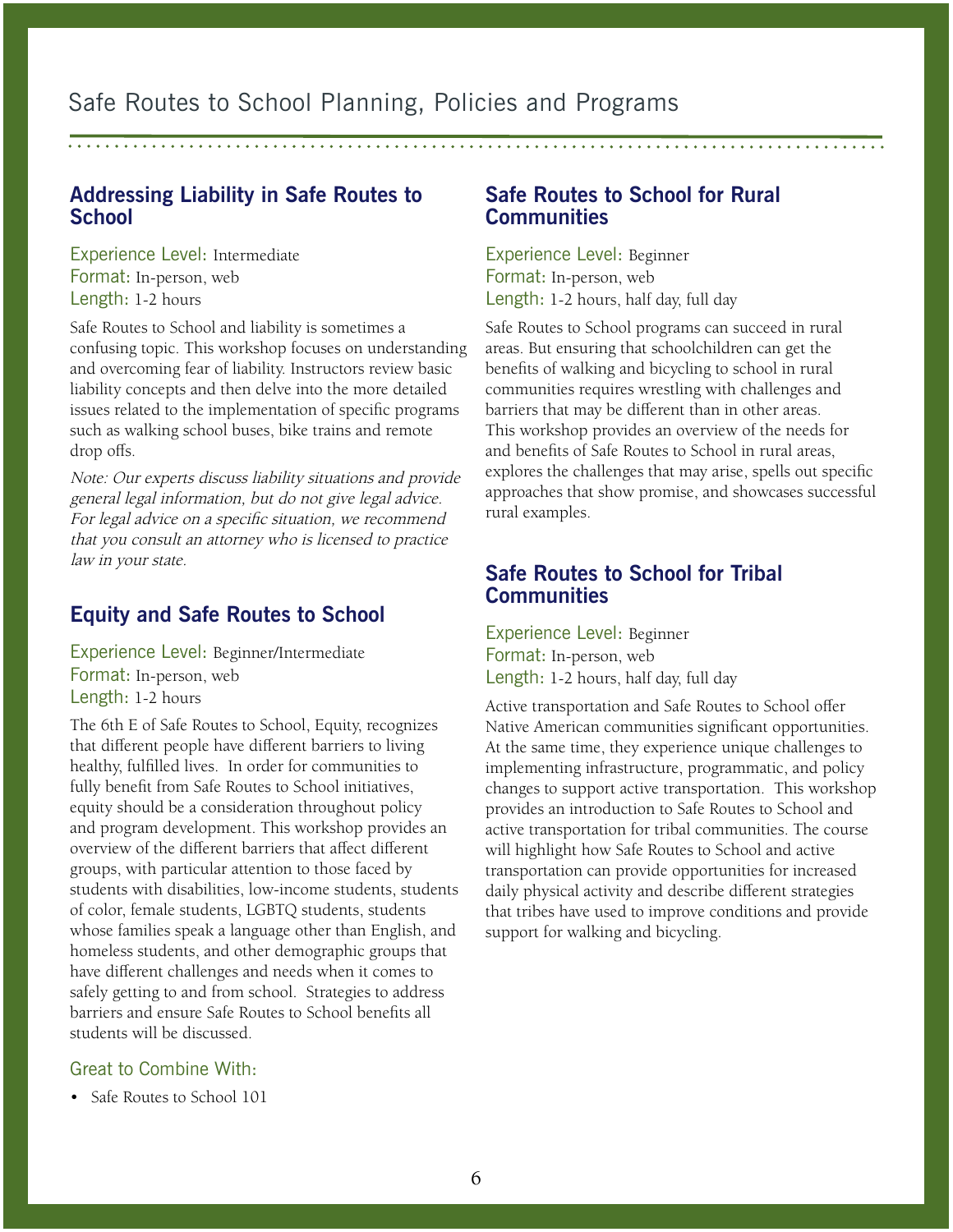#### <span id="page-6-0"></span>**Developing a Walking School Bus Program**

Experience Level: Intermediate/Advanced Format: In-person, web Length: Half day

A walking school bus consists of students walking a pre-planned route to school accompanied by adults. This workshop provides an overview of the value of walking school buses and how to prepare for and launch a walking school bus program. Topics include identifying community partners, safety components of planning a walking school bus, identifying funding sources, and building momentum for the program.

#### Great to Combine With:

• Addressing Liability in Safe Routes to School

#### **How to Plan a Walk to School Day**

Experience Level: Beginner/Intermediate Format: In-person, web Length: 1-2 hours, half day

The first Wednesday of October is International Walk to School Day, where thousands of schools around the U.S. hold events encouraging kids to walk to school. Learn how to plan and execute your own event in this session. This course will provide an overview of the steps that need to be taken to get a Walk to School Day event off the ground, as well as how to sustain the movement after the day is over.



#### **Safe Routes to School and Policy 101: Why and How to Develop Policies that Support Safe Routes to School**

Experience Level: Intermediate Format: In-person, web Length: 1-2 hours

Policy is a way to institutionalize healthy practices and ensure their benefits are consistently applied throughout a community. Addressing Safe Routes to School in school or community policies elevates safe walking and bicycling as a way to improve community livability and improve health for students, staff and the community. Learn how your community can develop language to include in school, wellness, district and community policy and planning initiatives.

#### Great to Combine With:

• School Travel Plan (Safe Routes to School Master Plan) Development

#### **Conducting a School Walk Audit**

Experience Level: Intermediate Format: In-person Length: Half day

School walk audits are powerful tools used to assess the physical environment and identify assets and barriers to walking and bicycling to school. This course walks participants through planning for and conducting a school walk audit. Topics include identifying participants and tools and techniques that can be used during the walk audit. The workshop can include a walk audit of a local area.

#### Great to Combine With:

• School Travel Plan (Safe Routes to School Master Plan) Development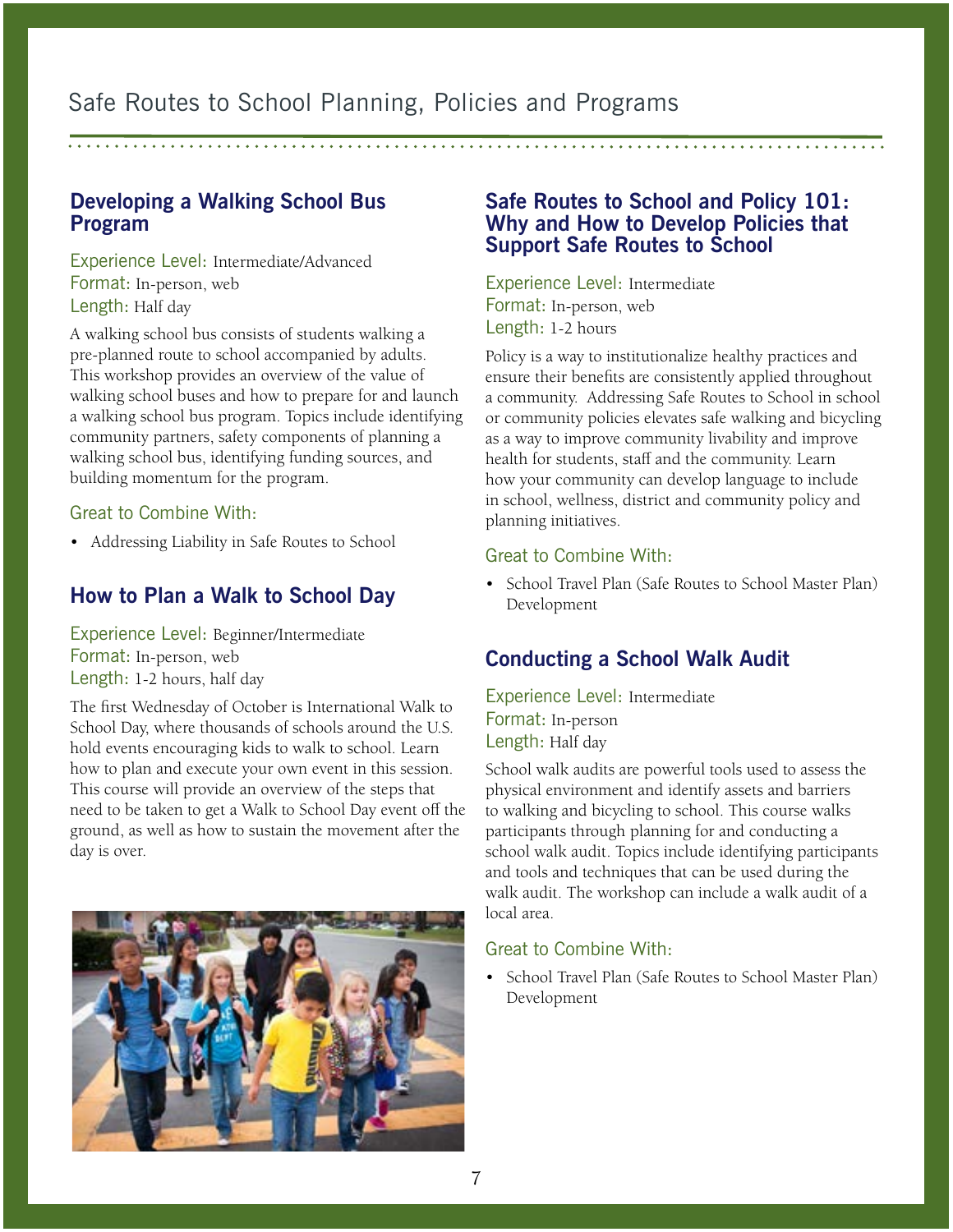#### <span id="page-7-0"></span>Safe Routes to School Planning, Policies and Programs

#### **Safe Routes to School District Policies**

Experience Level: Advanced Format: In-person, web Length: 1-2 hours, half day

Building your own Safe Routes to School district policy is easier with our build-your-own policy tool. This course provides an introduction to the free online workbook developed by the Safe Routes to School National Partnership and ChangeLab Solutions for building and customizing your own school district policy. Participants explore the various policy elements that are addressed by the workbook and learn how to develop their own tailored policy.

#### **School Travel Plan (Safe Routes to School Master Plan) Development**

Experience Level: Intermediate Format: In-person, web Length: Half day

School-level Safe Routes to School plans, often called school travel plans, focus in on assessing the existing environment for students walking and bicycling and identifying infrastructure improvements and noninfrastructure improvements to support walking and bicycling to and from the specific school. This workshop covers how to get started on developing your school travel plan and the tools available to develop the plan. Topics include identifying stakeholder and engaging community members, outlining the planning process, and components of a school travel plan. Examples of school travel plans are provided based on specific state requirements (if applicable) or work done by similar communities to yours.

#### Great to Combine With:

- Conducting a School Walk Audit
- Safe Routes to School and Policy 101: When and How to Develop Policies that Support Safe Routes to School

#### **Data Analysis and Safe Routes to School**

Experience Level: Intermediate Format: In-person, web Length: 1-2 hours

This course provides an overview of the available data to analyze walking and bicycling usage, safety, infrastructure and other information. It will highlight interactive mapping tools, GIS and other online portals that can help the average user access the information needed to develop a policy campaign, grant application or other proposal to advance Safe Routes to School. It will also identify strategies to work with your local government and other agencies that can provide detailed local data.

#### **MOVING FROM THE BIG PICTURE TO IMPLEMENTATION IN SANTA CLARA COUNTY, CA**

. . . . . . . . . . . . . . . . . . .

Over the course of a year, the National Partnership assisted the Santa Clara County Public Health Department with growing support for walking and biking countywide, while providing training tailored to the needs of local Safe Routes to School programs. The year kicked off with a countywide workshop titled Seeking Solutions to Advance Walking and Biking at Your School. The National Partnership returned to Santa Clara County to deliver a presentation on the legal challenges around implementing complete streets to city transportation, public works, and legal staff. Then, the National Partnership provided training to two local cities on developing and growing local Safe Routes to School task forces. The National Partnership's workshops and trainings engaged and educated key partners in the county's Safe Routes to School efforts, setting them up for sustaining successful programs.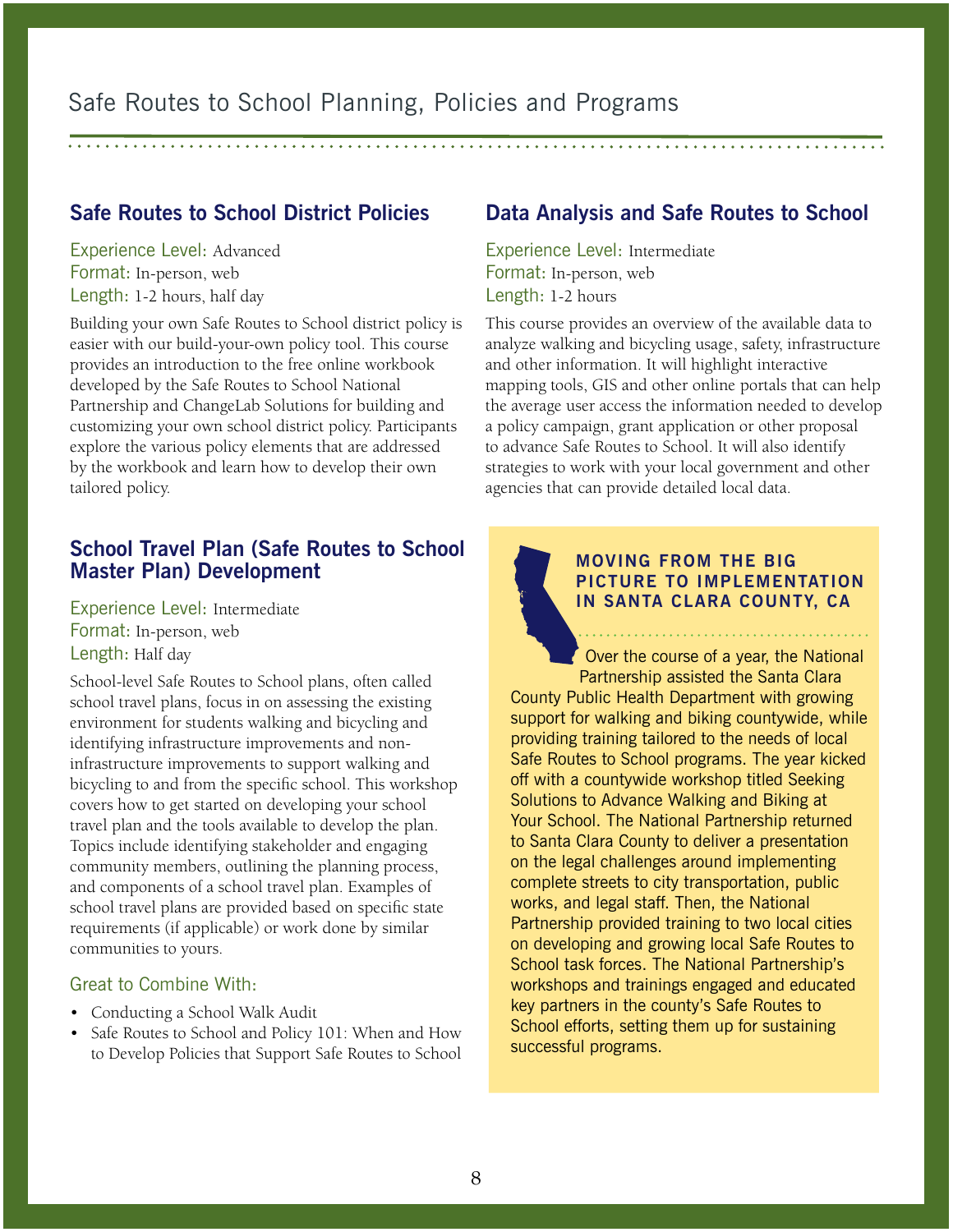#### <span id="page-8-0"></span>**Smart School Siting**

Experience Level: Intermediate/Advanced Format: In-person, web Length: 1-2 hours

School siting decisions influence a variety of factors – whether students can easily walk and bicycle to school, school transportation costs, neighborhood vitality, and more. But often decisions are made in an ad hoc manner, without a full consideration of long-term effects. This workshop delves into the many benefits of smart school siting, how district policies can support or undermine good decision making, and what specific steps a community can take.

#### **The Regional Transportation Plan and Safe Routes to School**

Experience Level: Advanced Format: In-person, web Length: 1-2 hours

A significant amount of money for walking, bicycling and Safe Routes to School infrastructure and programming comes from state and federal sources, but is approved as part of a metropolitan region's long-range transportation plan. This course will provide an overview of the metropolitan planning organization (MPO) and its role in making decisions about transportation investments. The course will discuss opportunities and challenges to getting your MPO to invest more of their transportation funds in active transportation, as well as highlight best practices from regions who have had success with their regional transportation plans.

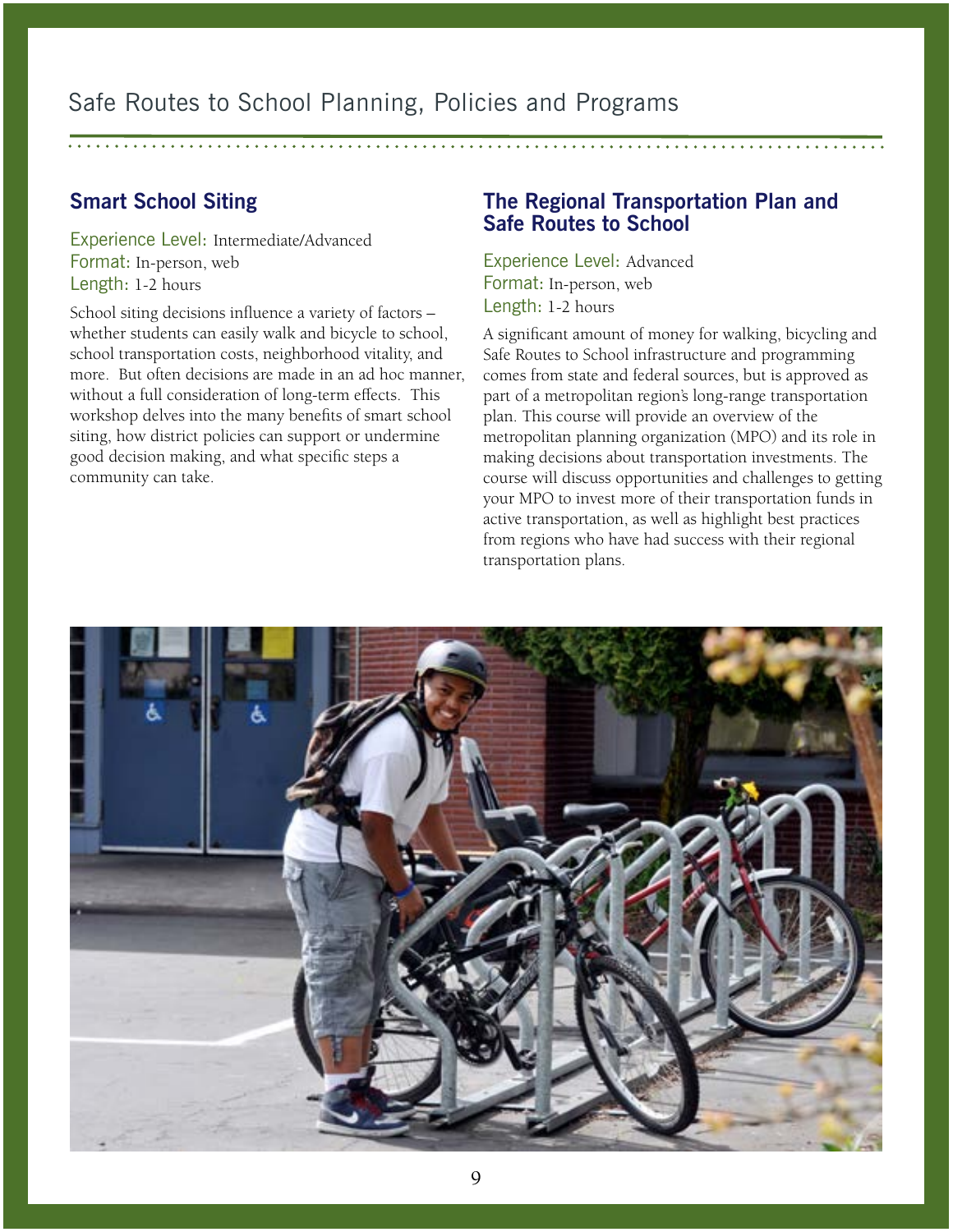<span id="page-9-0"></span>

#### **Shared Use 101**

Experience Level: Beginner Format: In-person, web Length: 1-2 hours

School districts and municipal organizations increasingly see shared use agreements as one of the most promising strategies to create opportunities for physical activity within a neighborhood or community. Making use of playgrounds, fields, and gymnasiums that would otherwise not be open after hours for community sports, fitness classes or other types of activity allows for a more efficient use of public space and money, and is an inexpensive strategy against childhood obesity, particularly in low-income communities. This workshop will provide an introduction to shared use and include an overview of the benefits of shared use, shared use agreement types, financing options for shared use, implementation strategies, and overcoming barriers to implementing shared use.

#### Great to Combine With:

• Engaging Partners in Shared Use

#### **Engaging Partners in Shared Use**

Experience Level: Intermediate Format: In-person, web Length: 1-2 hours

Shared use agreements can be formed between a wide range of partners including schools, cities, faithbased organizations, and private companies. Creative partnerships often lead to great opportunities for increasing opportunities for physical activity in a neighborhood while efficiently and effectively using space and financial resources. This workshop will explore the different types of partners that you may want to consider in developing your shared use program, as well as best practices in developing and maintaining productive relationships between partners.

#### Great to Combine With:

• Crafting Shared Use Agreements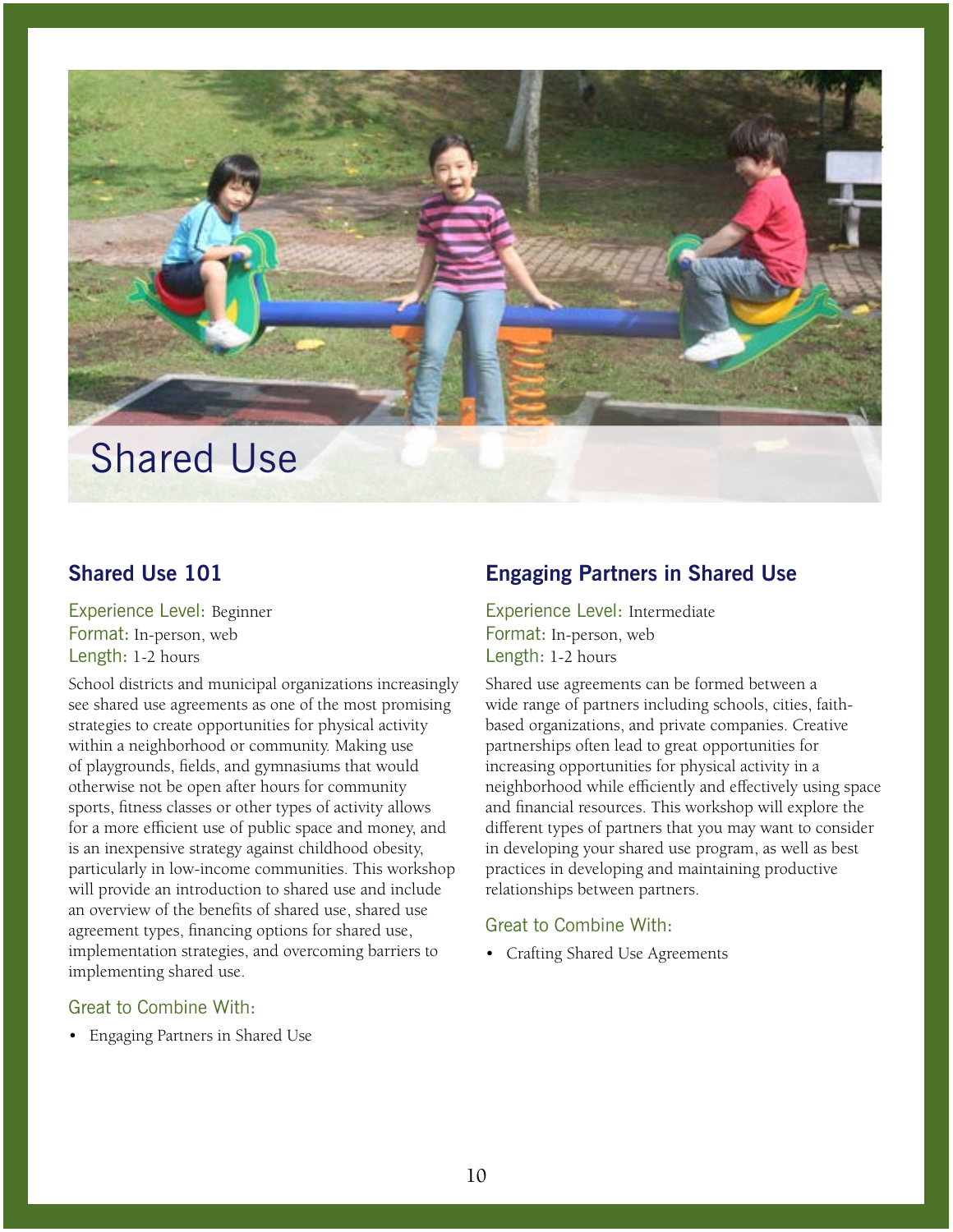#### <span id="page-10-0"></span>**Addressing Liability in Shared Use**

Experience Level: Advanced Format: In-person, web Length: 1-2 hours, half day

Liability is a common concern for school districts and others when first considering shared use. This workshop focuses on liability issues associated with shared use. The workshop provides background on the legal issues at stake, puts liability concerns into perspective, and provides practical tips for minimizing liability risk in the context of shared use.

Note: Our experts discuss liability situations and provide general legal information, but do not give legal advice. For legal advice on a specific situation, we recommend that you consult an attorney who is licensed to practice law in your state.

#### **Supporting Shared Use Through Policy**

Experience Level: Intermediate Format: In-person, web Length: 1-2 hours

State and local policies can play a large role in supporting shared use as a strategy to create opportunities for physical activity within a community. Learn about the range of policies that states, cities, counties, and school districts can implement in order to support shared use. This workshop will also provide examples of policy language used in other communities.

#### **Using Shared Use to Address Disparities**

Experience Level: Beginner/Intermediate Format: In-person, web Length: 1-2 hours,

Shared use can help address health disparities in communities where opportunities for physical activity are limited. This workshop provides an overview of the evidence behind shared use as a strategy to improve the health of communities and provide an introduction to analyzing the need and making the case for shared use in your community.

#### **Shared Use in Rural Communities**

Experience Level: Beginner/Intermediate Format: In-person, web Length: 1-2 hours, half day, full day

Rural communities can increase opportunities for physical activity in their communities through shared use of school and other facilities, providing much needed space in areas that can often be geographically isolated. At the same time, rural communities face challenges different than urban communities based on available infrastructure and other resources. This workshop provides an overview of the needs for and benefits of shared use in rural areas, explores the challenges that may arise, spells out specific approaches that show promise, and showcases successful rural examples.

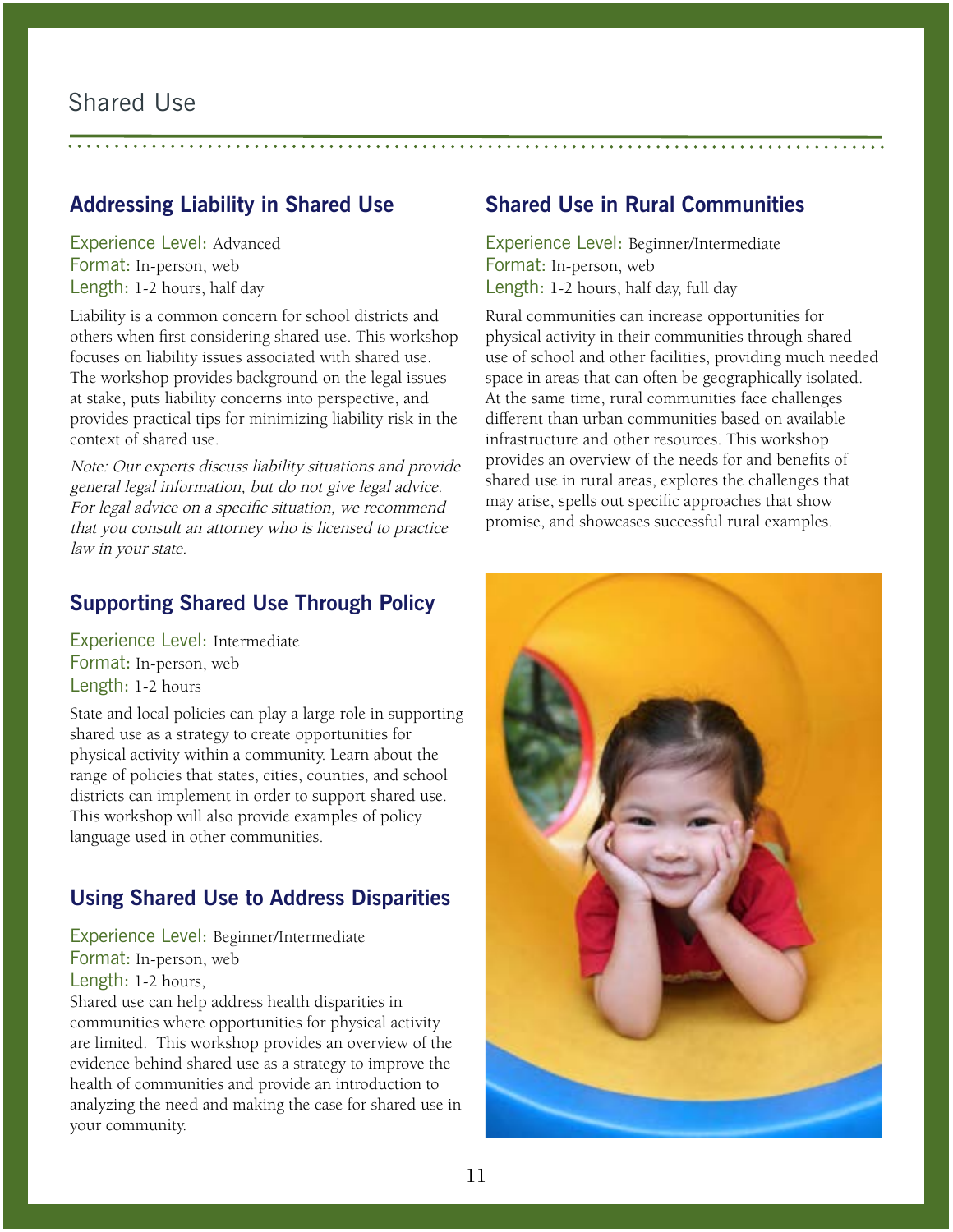#### <span id="page-11-0"></span>**Shared Use in Tribal Communities**

Experience Level: Beginner/Intermediate Format: In-person, web Length: 1-2 hours, half day, full day

Shared use offers Native American communities an opportunity to provide safe and low-cost spaces for community members to be physically active in communities where opportunities for physical activity are lacking. However, tribal communities often experience challenges to implementing shared use agreements due to unique jurisdictional situations. This training provides an overview of the benefits of shared use, highlights successful shared use programs implemented by Native American communities, and describes unique considerations for developing shared use agreements in tribal communities.

#### **Crafting Shared Use Agreements**

Experience Level: Advanced Format: In-person, web Length: 1-2 hours, half day, full day

Shared use agreements can take many forms, and are specific to your community. But, you don't need to start from scratch! Learn from the experiences of other communities. This workshop will cover how to get started on developing a shared use agreement in your community. Learn about the Top Ten things to consider when crafting a shared use agreement.

#### Great to Combine With:

• Addressing Liability in Shared Use

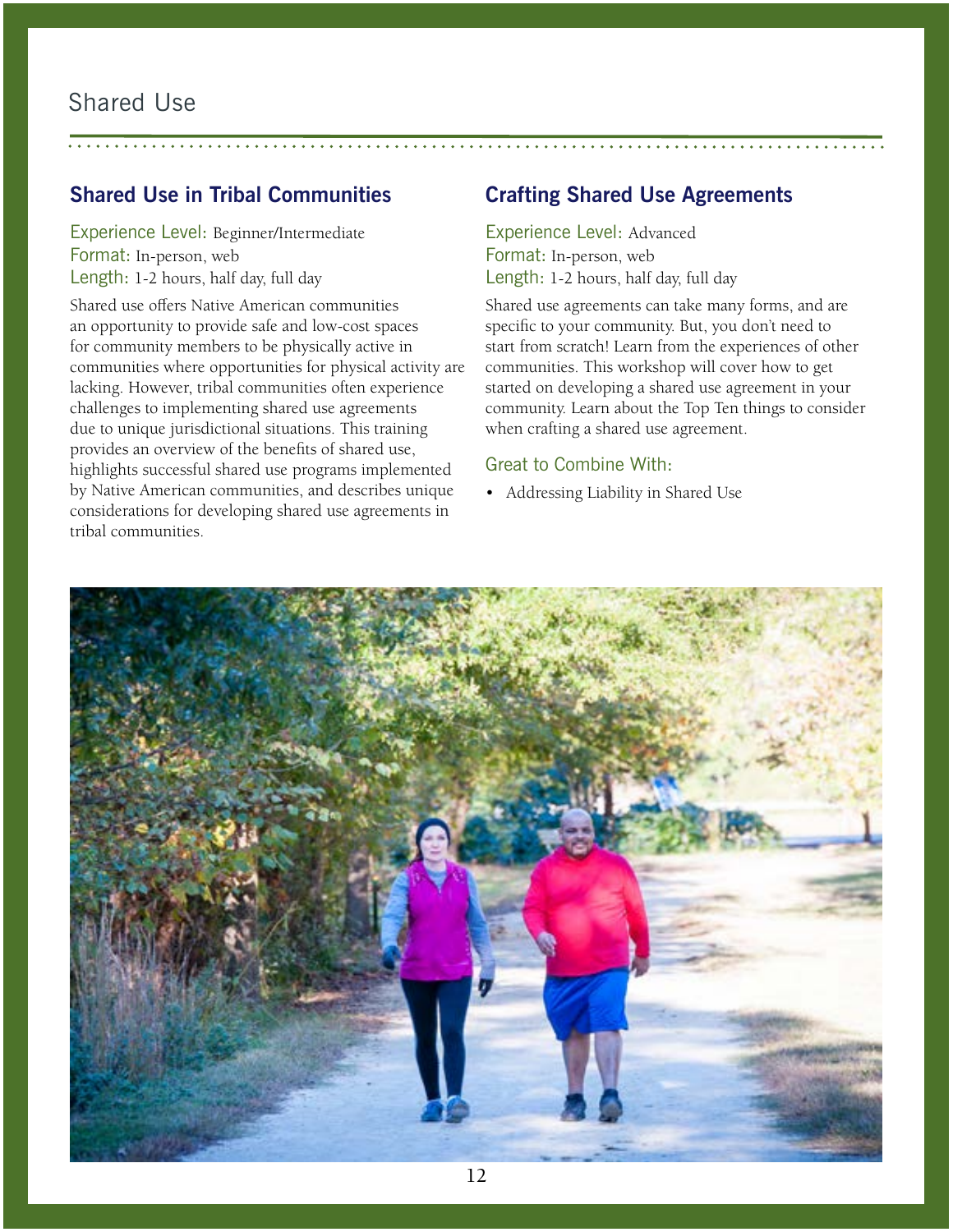<span id="page-12-0"></span>

#### **Benefits of Complete Streets**

Experience Level: Beginner Format: In-person, web Length: 1-2 hours

This workshop explores the many benefits of streets that are built to support safe walking, bicycling, driving, and transit use. Instructors will explain the core approach that a complete streets policy espouses, and will discuss myths and realities related to common concerns about complete streets, leaving participants with a clear understanding of the benefits of complete streets and implementation steps.

#### Great to Combine With:

• Developing a Complete Streets Policy

#### **Developing a Complete Streets Policy**

Experience Level: Beginner Format: In-person, web Length: 1-2 hours

A complete streets policy is a great way to commit to concrete steps in support of safe and convenient transportation for all users. This course provides an overview of complete streets principles and benefits and then delves into developing complete streets policies. Topics include potential obstacles and strategies to overcome them, model language, and initial steps for implementing complete streets.

#### Great to Combine With:

• Benefits of Complete Streets

#### **Developing a Vision Zero Policy**

Experience Level: Advanced Format: In-person, web Length: Half day

A Vision Zero policy aims to eliminate traffic deaths to zero by a certain timeframe in the future, typically 10 to20 years. It is often targeted at reducing pedestrian and bicycle fatalities and injuries through changes to street design, better education and stricter enforcement. This course provides an overview of Vision Zero principles and best practices from cities that have created a Vision Zero Policy. Topics will include the 5 "E's" of Vision Zero, its relation to Safe Routes to School and Complete Streets and challenges with implementation.

#### **Getting to Know Your Local Government: Who is Responsible for Making Decisions About Walking & Bicycling?**

Experience Level: Beginner Format: In-person, web Length: 1-2 hours

Who are the agencies responsible for making decisions about walking, bicycling and Safe Routes to School? This session will provide an introduction to local government and the departments often responsible for planning and building active transportation projects. It will discuss the role of these agencies in creating and supporting pedestrian and bicycle plans, Safe Routes to School Plans and other plans that can support active transportation. It will identify strategies to work with your local government's staff to build more active transportation infrastructure, incorporate it into their planning documents and overcome bureaucratic challenges.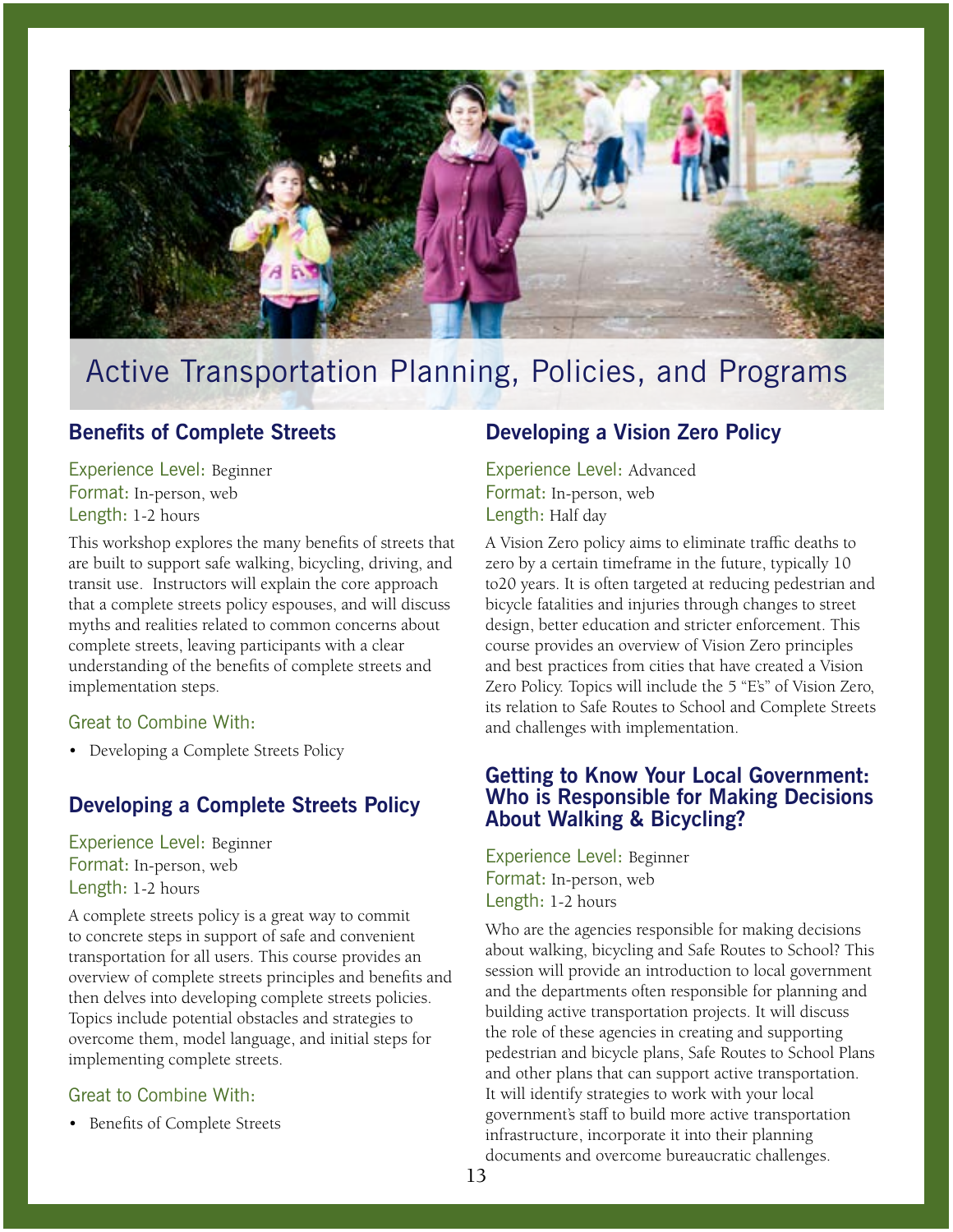#### <span id="page-13-0"></span>**Creating an Active Transportation Plan/ Bicycle Master Plan/Pedestrian Master Plan**

Experience Level: Intermediate Format: In-person, web Length: Half day

An active transportation plan, bicycle master plan, or pedestrian master plan outlines the community's vision, goals, and strategies to support increased walking, bicycling and other active modes of transportation. This course provides an overview of steps to developing an active transportation plan or master plan, discusses best practices to engage stakeholders and community members, and walks participants through the initial steps to start developing a plan for their community.

#### Great to Combine With:

• Planning for Bicycle and Pedestrian Infrastructure 101

#### **Active Transportation, General Plans and Comprehensive Planning**

Experience Level: Intermediate Format: In-person, web Length: 1-2 hours

General plans and comprehensive plans are required for most communities, and thus they are a good opportunity to integrate walking and bicycling more deeply into the fabric of a community. Considering walking and bicycling in comprehensive planning enables community development decisions and investments to steadily move a community in the direction of safer walking and bicycling environments. This workshop will cover different strategies to include active transportation in your general or comprehensive plan, from incorporating safe walking and bicycling into the vision to identifying policies, objectives, and actions in the transportation, housing, land use, health and other chapters that support walkable, bikeable communities.

#### Great to Combine With:

• Planning for Bicycle and Pedestrian Infrastructure 101

#### **First/Last Mile Connections and Safe Routes to School**

Experience Level: Intermediate Format: In-person, web Length: 1-2 hours

Most people who take transit get there on foot or a bike, not by driving. As a result, creating safe walking and bicycling routes to bus stops and transit stations is critically important. This course will discuss the role of walking and bicycling in the public transportation system, and identify policies and strategies that can help make it safer and more convenient to get to bus stops and transit stations by walking and bicycling. Many schoolchildren also walk or bike to their school bus stop or to a transit station, so this course will also highlight how to incorporate Safe Routes to School into first and last mile plans.

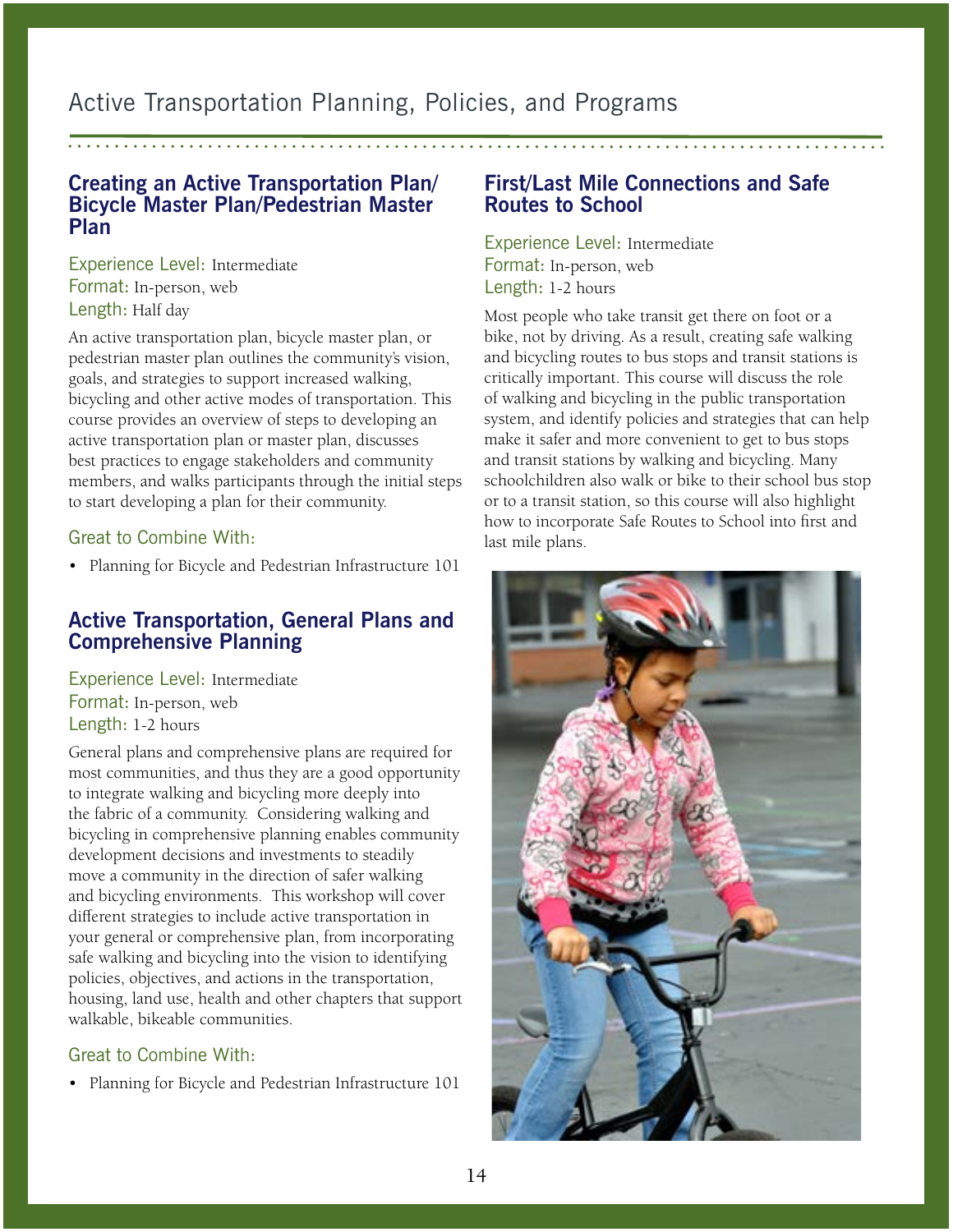#### <span id="page-14-0"></span>**Planning for Bicycle and Pedestrian Infrastructure 101**

Experience Level: Intermediate Format: In-person, web Length: 1-2 hours, half day

This course provides an introduction to planning for infrastructure that supports walking and bicycling. Participants are introduced to techniques to make communities more bicycle-friendly and pedestrianfriendly, including street crossings, signage and pavement markings, types of bikeways, and innovative treatments. Supportive facilities such as bicycle parking are also discussed. This workshop provides an overview of the benefits and challenges associated with various techniques and considerations for implementation. Please note this course provides a planning level understanding and does not provide engineering guidance.

#### Great to Combine With:

- Creating an Active Transportation Plan/Bicycle Master Plan/Pedestrian Master Plan
- Active Transportation, General Plans and Comprehensive Planning

#### **Active Commuting**

Experience Level: Intermediate Format: In-person, web Length: 1-2 hours, half day

Businesses can support the health of their employees while decreasing automobile usage by incorporating active commuting into company practices. This course will describe the range of strategies that businesses can employ including incorporating walking and bicycling into wellness programs, corporate policies, and providing incentives. Participants will learn about resources available to businesses and recognition programs that support commitment to active commuting.

#### **Safe Routes to Parks**

Experience Level: Intermediate Format: In-person, web Length: 1-2 hours, half day

Parks provide great opportunities for physical activity, along with other community and health benefits. Studies show that people in communities with safe ways to walk, bicycle, or take transit to parks are more likely to use parks and be physically active. But, often times park design and maintenance stops at the park boundaries and access is considered separately. Creating safe routes to parks is an opportunity to maximize the use and benefits of parks in a community. This workshop will provide an overview of the benefits of safe routes to parks, barriers that communities face in creating safe access, and strategies to facilitate access to parks through walking, bicycling or transit.

#### **CREATING A SOLID FOUNDATION FOR WALKING AND BICYCLING IN CARROLLTON, GA**

In Carrollton, Georgia, the National Partnership has worked with a passionate coalition of community leaders to provide input and recommendations on the creation of their Safe Routes to School program. The community has a campus that encompasses most of their schools, including an elementary, a middle school, a junior high and one of the high schools, with a beautiful greenbelt that transverses through the middle of the campus. This has positioned the community to encourage students of all ages to participate in bike trains and remote drop-offs. The National Partnership facilitated a walk audit in spring 2015 to identify infrastructure and enforcement improvements that could be implemented to encourage more children and their families to walk or bicycle to school.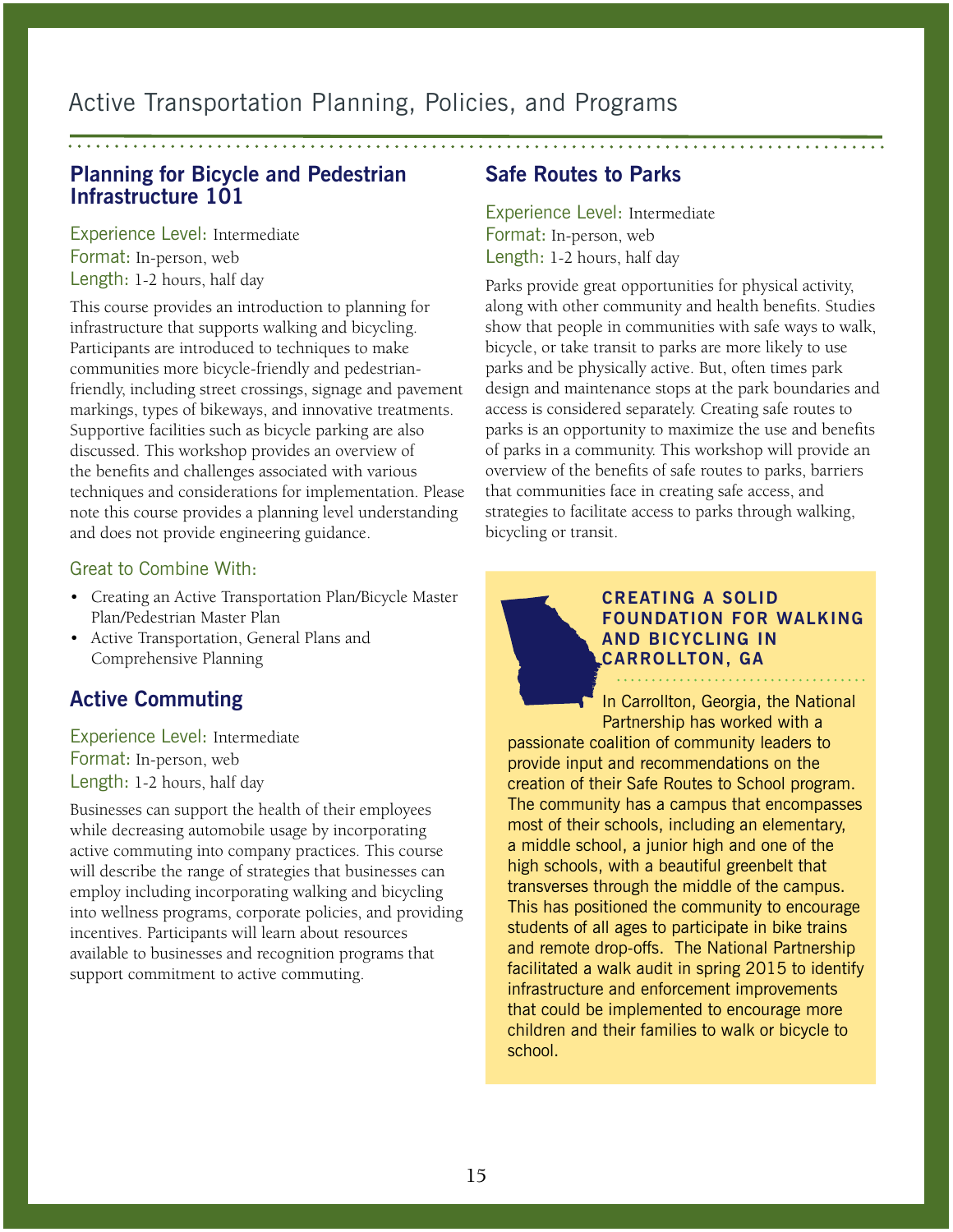#### <span id="page-15-0"></span>**League of American Bicyclists Smart Cycling Courses**

Experience Level: Beginner, Intermediate, Advanced Format: In-person, web Length: 1-2 hours, half day, full day

Our certified League Cycling Instructors (LCIs) are available to teach Smart Cycling classes to children as well as adults. The goal is to help people feel more secure about getting on a bike, to create a mindset that bikes are treated as a vehicle, and to ensure that people on bikes know how to ride safely and legally. Learn more about Smart Cycling classes here: http://bikeleague.org/content/ find-take-class.

#### **Safe Routes to Healthy Food**

Experience Level: Intermediate Format: In-person, web Length: 1-2 hours, half day

Physical activity and good nutrition go hand in hand toward combating obesity and other chronic diseases. Both increasing healthy food options and opportunities to walk, bike, and take public transit can improve health outcomes and health-promoting behavior. This workshop delves into safe routes to healthy food – the intersection of safe and active transportation and healthy food retail. The workshop will provide an overview of the benefits of providing safe routes to health food and describe programs and policies that increase opportunities for walking, biking, and public transit and increase access to healthy food retail outlets in the same geographic area.

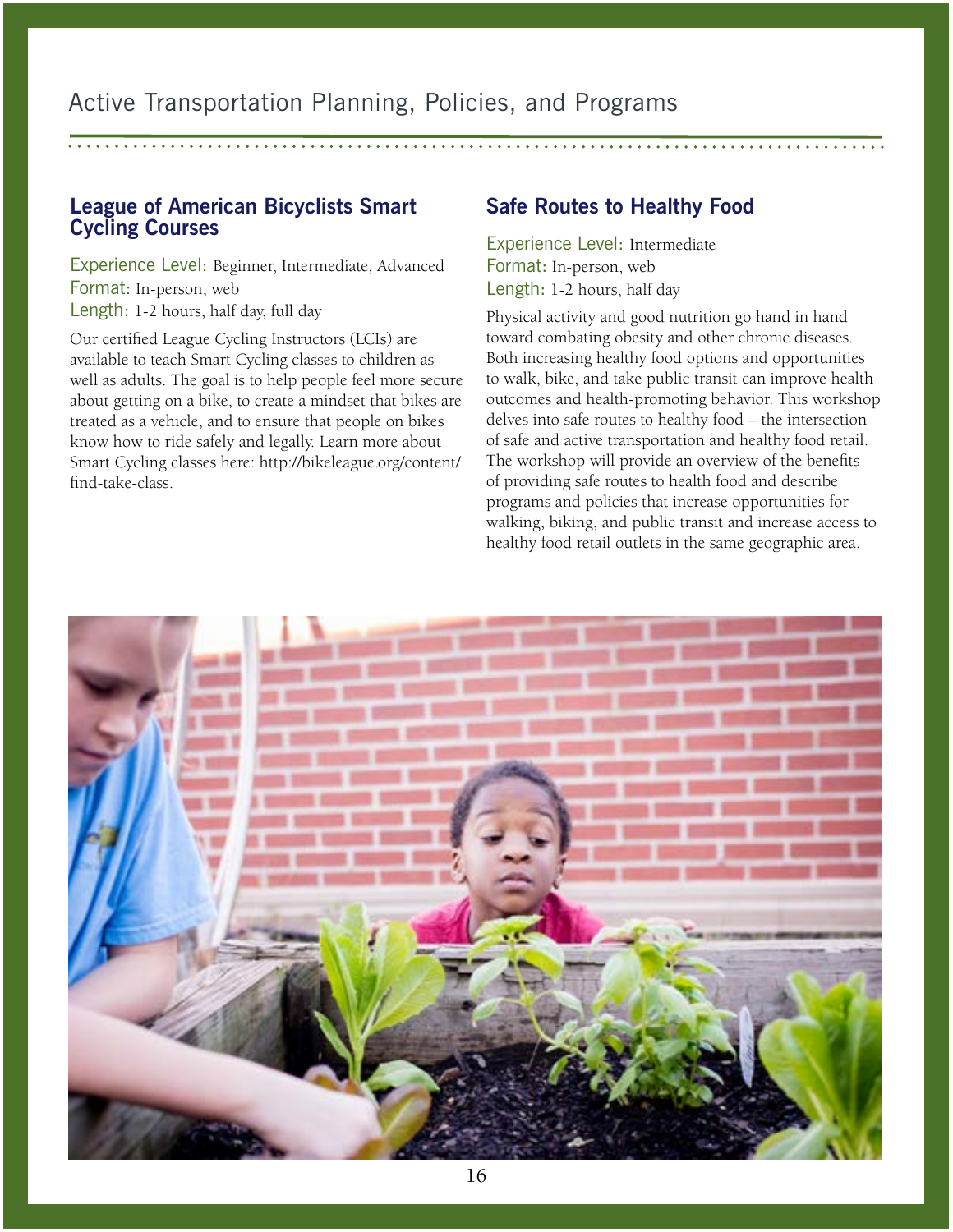<span id="page-16-0"></span>

## Funding for Sustainable Transportation

#### **Federal Funding for Active Transportation**

Experience Level: Intermediate Format: In-person, web Length: 1-2 hours

The federal funding landscape for active transportation initiatives is evolving. This workshop provides participants with an overview of the current federal transportation law and federal funding opportunities for active transportation, along with recommendations for advocates on how to influence funding from their metropolitan planning organization or state department of transportation . Instructors delve into what's up and coming for communities.

#### **Local, Regional and State Funding for Active Transportation**

Experience Level: Intermediate Format: In-person, web Length: 1-2 hours

Learn about local, regional and state funding opportunities for active transportation and Safe Routes to School. This workshop is tailored to your specific community and focuses on current and future opportunities. Programs such as state and regional grants will be discussed, along with other local funding sources and creative strategies that other communities have used. Tips for successfully pursuing funding will be provided. This workshop can be customized to provide more indepth information on a specific funding opportunity if desired.

#### **Funding for Shared Use**

Experience Level: Intermediate Format: In-person, web Length: 1-2 hours

Shared use agreements are one of the most promising strategies to create opportunities for physical activity within a neighborhood or community, and can be an efficient and effective use of limited fiscal resources. This workshop will cover the range of funding strategies including grant funding, public/private partnerships, and other creative financing options for shared use of playgrounds, fields, and other facilities.

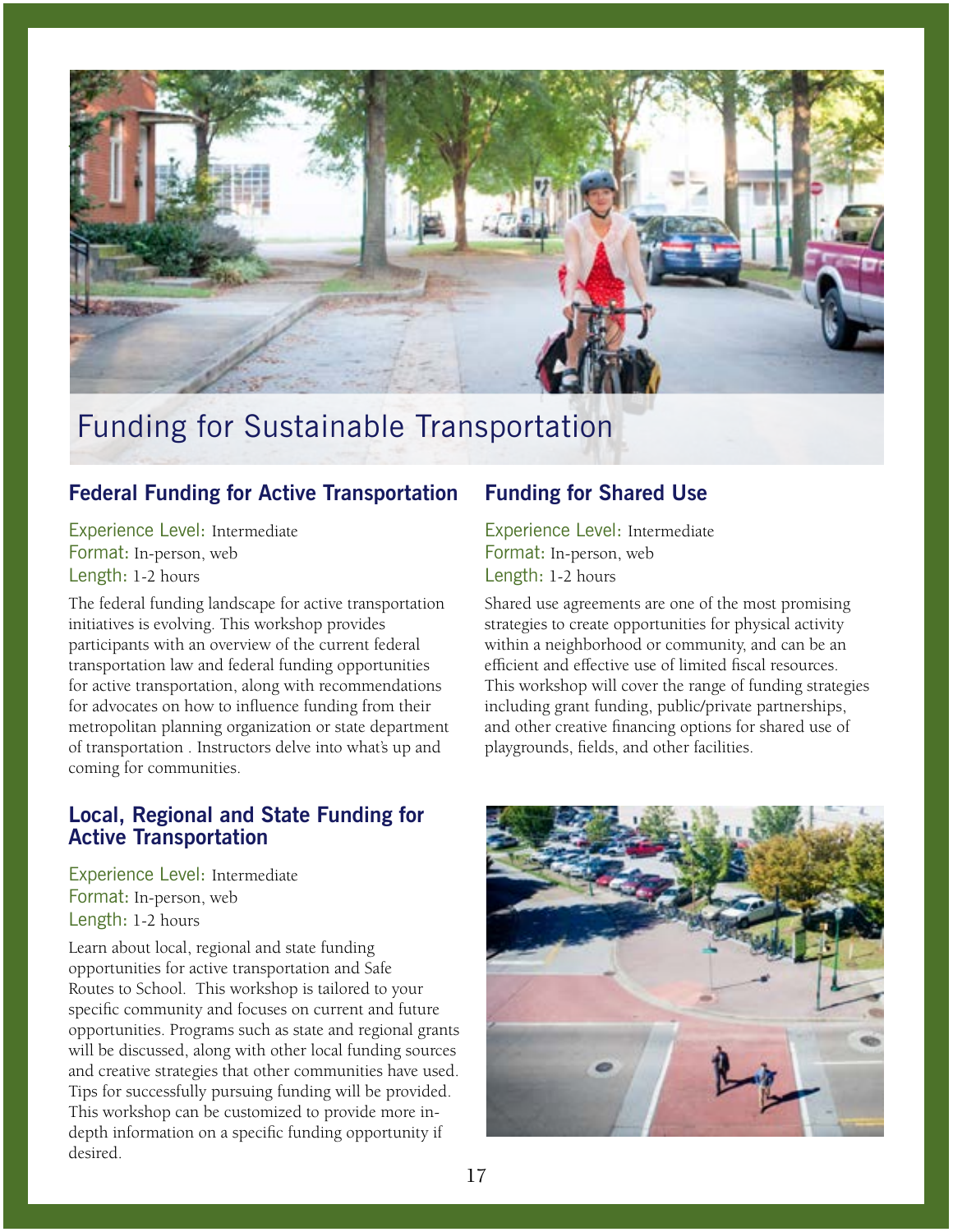<span id="page-17-0"></span>

## Community Engagement and Coalition Development

#### **Developing a Community Engagement Program**

Experience Level: Intermediate Format: In-person, web Length: 1-2 hours, half day

Community engagement is the cornerstone to a successful Safe Routes to School, complete streets, or active living initiative. This course will provide an overview of the benefits of a robust community engagement program, delve into strategies to engage parents, students, stakeholders, and community members, and prepare participants to execute a community engagement program specific to their initiative. A special section on engaging youth can be included.

#### **Developing and Sustaining a Task Force or Coalition**

Experience Level: Intermediate/Advanced Format: In-person, web Length: 1-2 hours, half day

Are you thinking about starting a Safe Routes to School or active transportation task force or coalition in your community? This course covers best practices for developing and sustaining your group. Topics include identifying and recruiting members, ways to facilitate dialogue and collaboration amongst members, goal setting, and strategies for continuous engagement.

#### **Equity in Active Transportation**

Experience Level: Beginner/Intermediate Format: In-person, web Length: 1-2 hours

Learn why equity is crucial in the world of active transportation, how equity is being prioritized in the field, and what best practices can bridge the gap between community need and active transportation's benefits. This course delves into equity and active transportation in practice, especially at the local and regional levels. Specific strategies to ensure equity is considered will be discussed.

#### **BULIDING CONNECTIONS FOR SAFE ROUTES IN PHILADELPHIA**

In Philadelphia, the National Partnership helped build bridges between different groups working to make the journey to school safer. National Partnership staff provided technical assistance to the Bicycle Coalition of Greater Philadelphia around a campaign to fund Safe Routes to School projects. While helping to connect the Coalition to additional stakeholders, the National Partnership brokered meetings with Councilman Curtis Jones' Office, which had established a safe passages program that was operating separately, but with similar objectives to the Bicycle Coalition's Safe Routes to School program. In 2015 efforts lead to the first Safe Routes to School coalition meeting.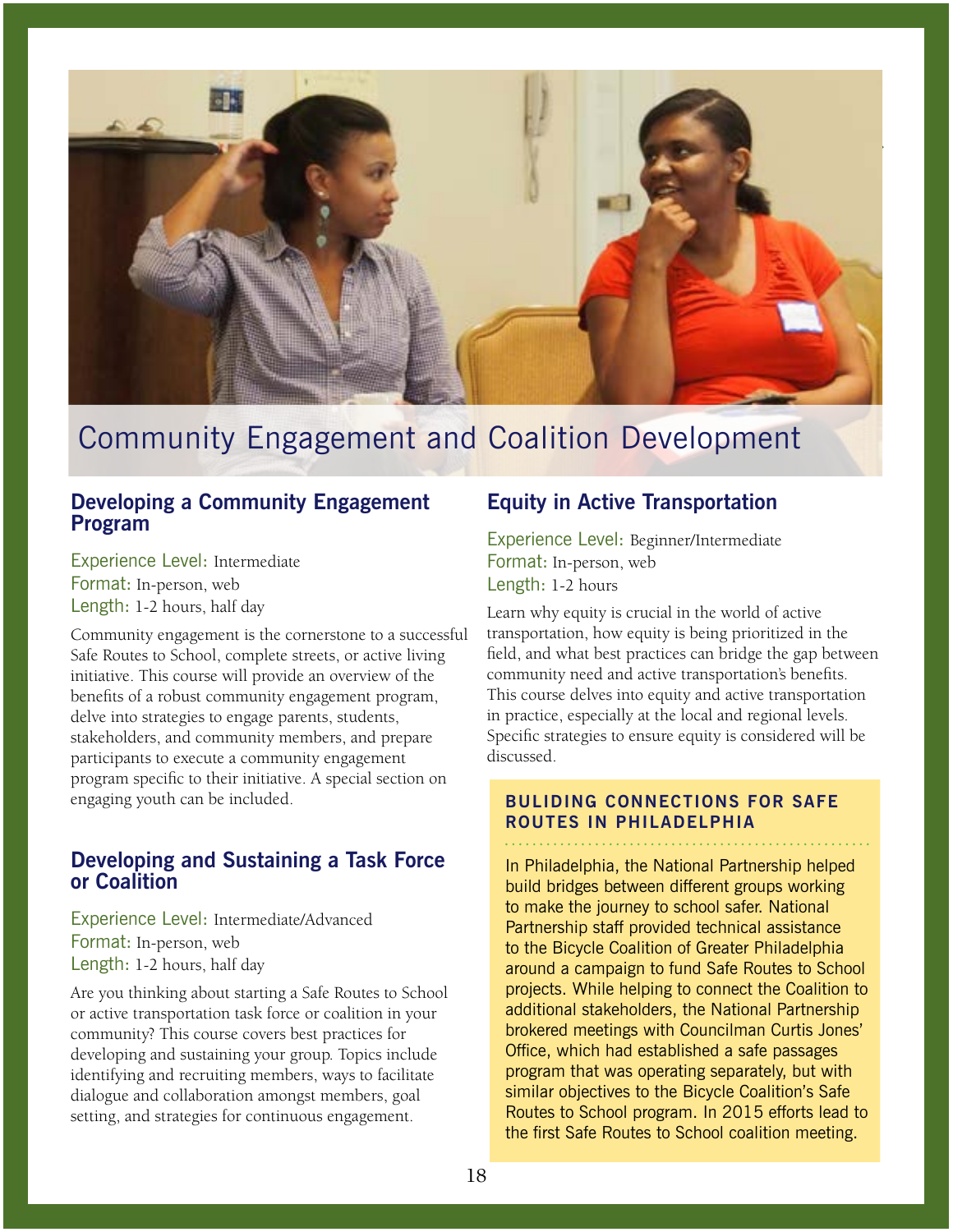# Workshop Guide At-A-Glance

| <b>Workshop/Training</b>                                                                                       | <b>Experience</b><br><b>Level</b> | <b>Format</b>     | <b>Length</b>                    | <b>Great to</b><br><b>Combine With</b>                                                                                                                          |
|----------------------------------------------------------------------------------------------------------------|-----------------------------------|-------------------|----------------------------------|-----------------------------------------------------------------------------------------------------------------------------------------------------------------|
| Safe Routes to School Planning, Policies, and Programs                                                         |                                   |                   |                                  |                                                                                                                                                                 |
| Safe Routes to School 101                                                                                      | Beginner                          | In-person,<br>web | 1-2 hours                        | Equity and Safe<br>Routes to School                                                                                                                             |
| Safe Routes to School National Course                                                                          | Beginner                          | In-person         | Full Day                         |                                                                                                                                                                 |
| Addressing Liability in Safe Routes to<br>School                                                               | Intermediate                      | In-person,<br>web | 1-2 hours                        |                                                                                                                                                                 |
| Equity and Safe Routes to School                                                                               | Beginner/<br>Intermediate         | In-person,<br>web | 1-2 hours                        | Safe Routes to<br>School 101                                                                                                                                    |
| Safe Routes to School for Rural<br>Communities                                                                 | Beginner                          | In-person,<br>web | 1-2 hours, half<br>day, full day |                                                                                                                                                                 |
| Safe Routes to School for Tribal<br>Communities                                                                | Beginner                          | In-person,<br>web | 1-2 hours, half<br>day, full day |                                                                                                                                                                 |
| Developing a Walking School Bus<br>Program                                                                     | Intermediate/<br>Advanced         | In-person,<br>web | Half day                         | Addressing Liability<br>in Safe Routes to<br>School                                                                                                             |
| How to Plan a Walk to School Day                                                                               | Beginner/<br>Intermediate         | In-person,<br>web | 1-2 hours, half<br>day           |                                                                                                                                                                 |
| Safe Routes to School and Policy 101:<br>Why and How to Develop Policies that<br>Support Safe Routes to School | Intermediate                      | In-person,<br>web | 1-2 hours                        | School Travel Plan<br>(Safe Routes to<br>School<br>Master Plan)<br>Development                                                                                  |
| Conducting a School Walk Audit                                                                                 | Intermediate                      | In-person         | Half day                         | School Travel Plan<br>(Safe Routes to<br>School<br>Master Plan)<br>Development                                                                                  |
| Safe Routes to School District Policies                                                                        | Advanced                          | In-person,<br>web | 1-2 hours, half<br>day           | Conducting a School<br>Walk Audit<br>Safe Routes to<br>School and Policy<br>101:<br>Why and How to<br>Develop Policies that<br>Support Safe Routes<br>to School |
| School Travel Plan (Safe Routes to<br>School Master Plan) Development                                          | Intermediate                      | In-person,<br>web | Half day                         |                                                                                                                                                                 |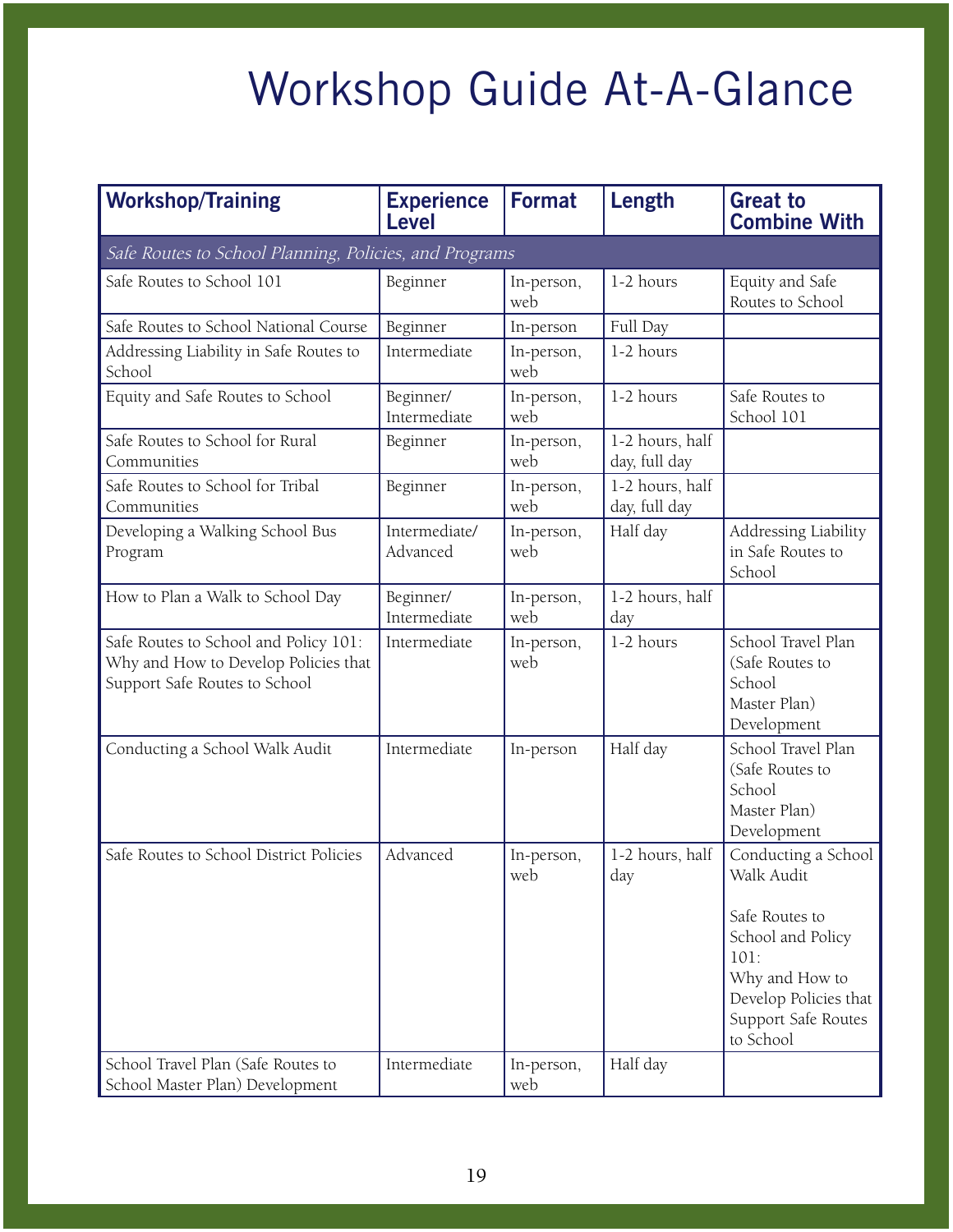# Workshop Guide At-A-Glance

| <b>Workshop/Training</b>                                                                                             | <b>Experience</b><br><b>Level</b> | <b>Format</b>     | Length                           | <b>Great to</b><br><b>Combine With</b>     |
|----------------------------------------------------------------------------------------------------------------------|-----------------------------------|-------------------|----------------------------------|--------------------------------------------|
| Data Analysis and Safe Routes to<br>School                                                                           | Advanced                          | In-person,<br>web | 1-2 hours                        |                                            |
| Smart School Siting                                                                                                  | Intermediate/<br>Advanced         | In-person,<br>web | 1-2 hours                        |                                            |
| The Regional Transportation Plan and<br>Safe Routes to School                                                        | Advanced                          | In-person,<br>web | 1-2 hours                        |                                            |
| Shared Use                                                                                                           |                                   |                   |                                  |                                            |
| Shared Use 101                                                                                                       | Beginner                          | In-person,<br>web | 1-2 hours                        | Engaging Partners in<br>Shared Use         |
| Engaging Partners in Shared Use                                                                                      | Intermediate                      | In-person,<br>web | 1-2 hours                        | Shared Use 101                             |
| Addressing Liability in Shared Use                                                                                   | Advanced                          | In-person,<br>web | 1-2 hours, half<br>day           | Crafting Shared Use<br>Agreements          |
| Supporting Shared Use Through Policy                                                                                 | Intermediate                      | In-person,<br>web | 1-2 hours                        |                                            |
| Using Shared Use to Address<br>Disparities                                                                           | Beginner/<br>Intermediate         | In-person,<br>web | 1-2 hours                        |                                            |
| Shared Use in Rural Communities                                                                                      | Beginner/<br>Intermediate         | In-person,<br>web | 1-2 hours, half<br>day, full day |                                            |
| Shared Use in Tribal Communities                                                                                     | Beginner/<br>Intermediate         | In-person,<br>web | 1-2 hours, half<br>day, full day |                                            |
| Crafting Shared Use Agreements                                                                                       | Advanced                          | In-person,<br>web | 1-2 hours                        |                                            |
| Active Transportation Planning, Policies, and Programs                                                               |                                   |                   |                                  |                                            |
| Benefits of Complete Streets                                                                                         | Beginner                          | In-person,<br>web | 1-2 hours                        | Developing a<br>Complete Streets<br>Policy |
| Developing a Complete Streets Policy                                                                                 | Advanced                          | In-person,<br>web | Half day                         | <b>Benefits of Complete</b><br>Streets     |
| Developing a Vision Zero Policy                                                                                      | Advanced                          | In-person,<br>web | Half day                         |                                            |
| Getting to Know Your Local<br>Government: Who is Responsible for<br>Making Decisions about Walking and<br>Bicycling? | Beginner                          | In-person,<br>web | 1-2 hours                        |                                            |
| Creating an Active Transportation<br>Plan/Bicycle Master Plan/Pedestrian<br>Master Plan                              | Intermediate                      | In-person,<br>web | Half day                         |                                            |